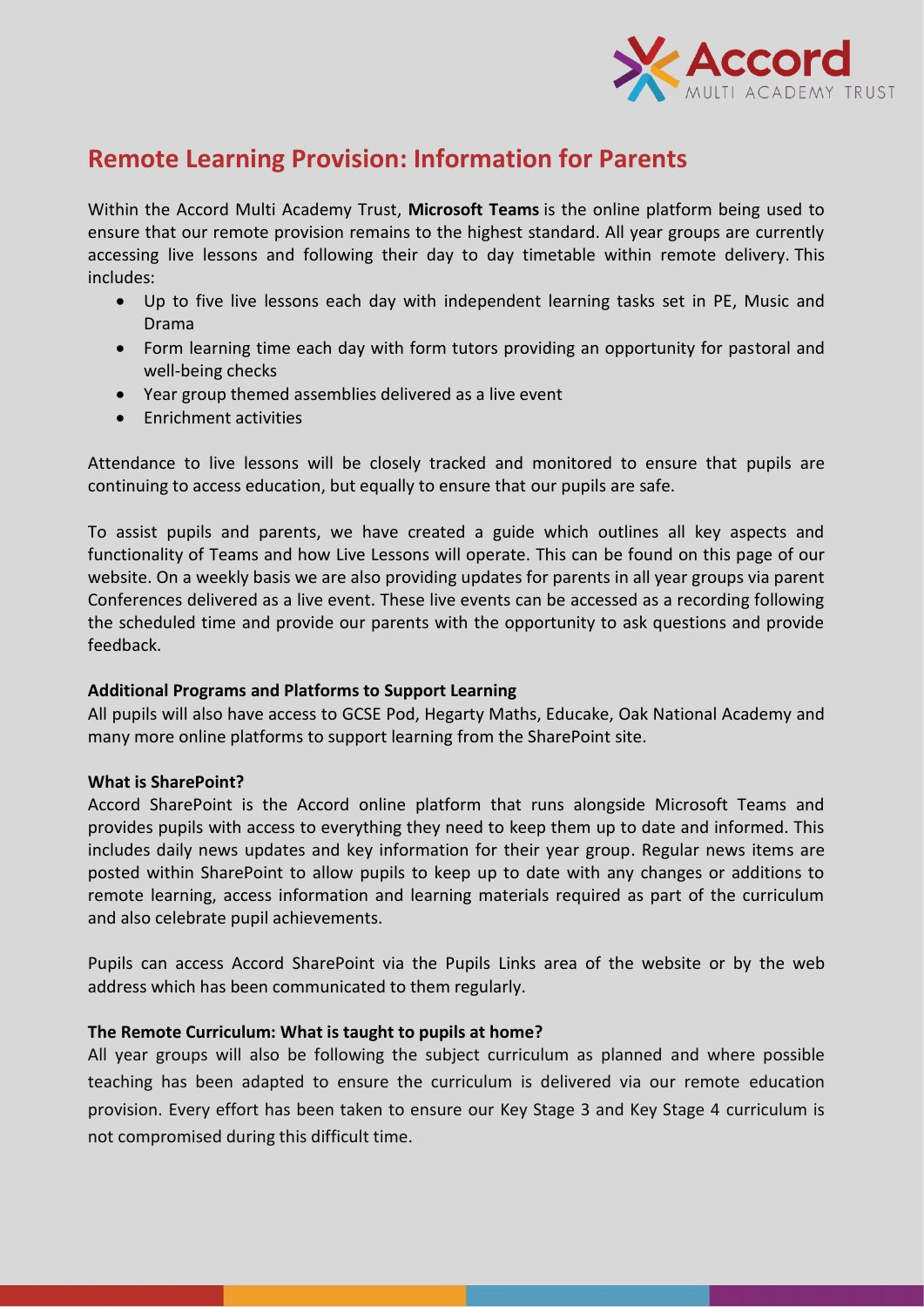Due to the disruption of Covid-19, there are a number of scenario's pupils and teachers may face. These scenarios are explained below with an outline of our approach to support the continuation of learning. As of the government's announcement on 4<sup>th</sup> January 2021 to impose a national lockdown the academy is currently operating under Scenario 4.

#### **Remote Teaching and Key Scenarios**

**Scenario 1 – Single pupil / bubble of pupils (same year) asked to self-isolate** In this scenario, a single pupil or 'bubble' of pupils who may have been asked to self-isolate will be created. This may not be made up of all pupils from the same class.

Lesson materials will be posted onto class Teams areas. Specific tasks / assignments will be used to target pupils who have been asked to self-isolate and cannot attend the academy. *Where possible and appropriate, pupils will be invited into a streamed lesson from their teacher in school, who is delivering to the rest of the class.*

The Remote Form Group will be able to be a point of contact for these pupils to ensure that welfare checks are completed and that pupils feel supported within their learning

**Scenario 2 – Teacher not in the Academy (but well enough to work from home)** Within this scenario, all lesson materials will also be posted onto the Class Teams pages with clear guidance. To ensure continuity of learning, teachers will deliver the lesson/part lesson via a Microsoft Teams meeting (live lesson) where pupils will be taught by their normal teacher, with the support from another member of staff within the classroom.

#### **Scenario 3 – Class bubble asked to self-isolate**

Within this scenario, a full class within the same year group would have been asked to selfisolate, but the teacher may still be within the academy delivering a normal timetable. This would be where a live lesson scenario would come into effect and pupils would follow their normal timetable remotely. This ensures that relationships and understanding of work is maintained and reduces gaps in learning.

#### **Scenario 4 – Full school closure**

Within this scenario, pupils will follow their normal timetables and access live lessons through Microsoft Teams. Calendars will be set up so that individual timetables are easy to navigate to and ensure clarity around daily structure.